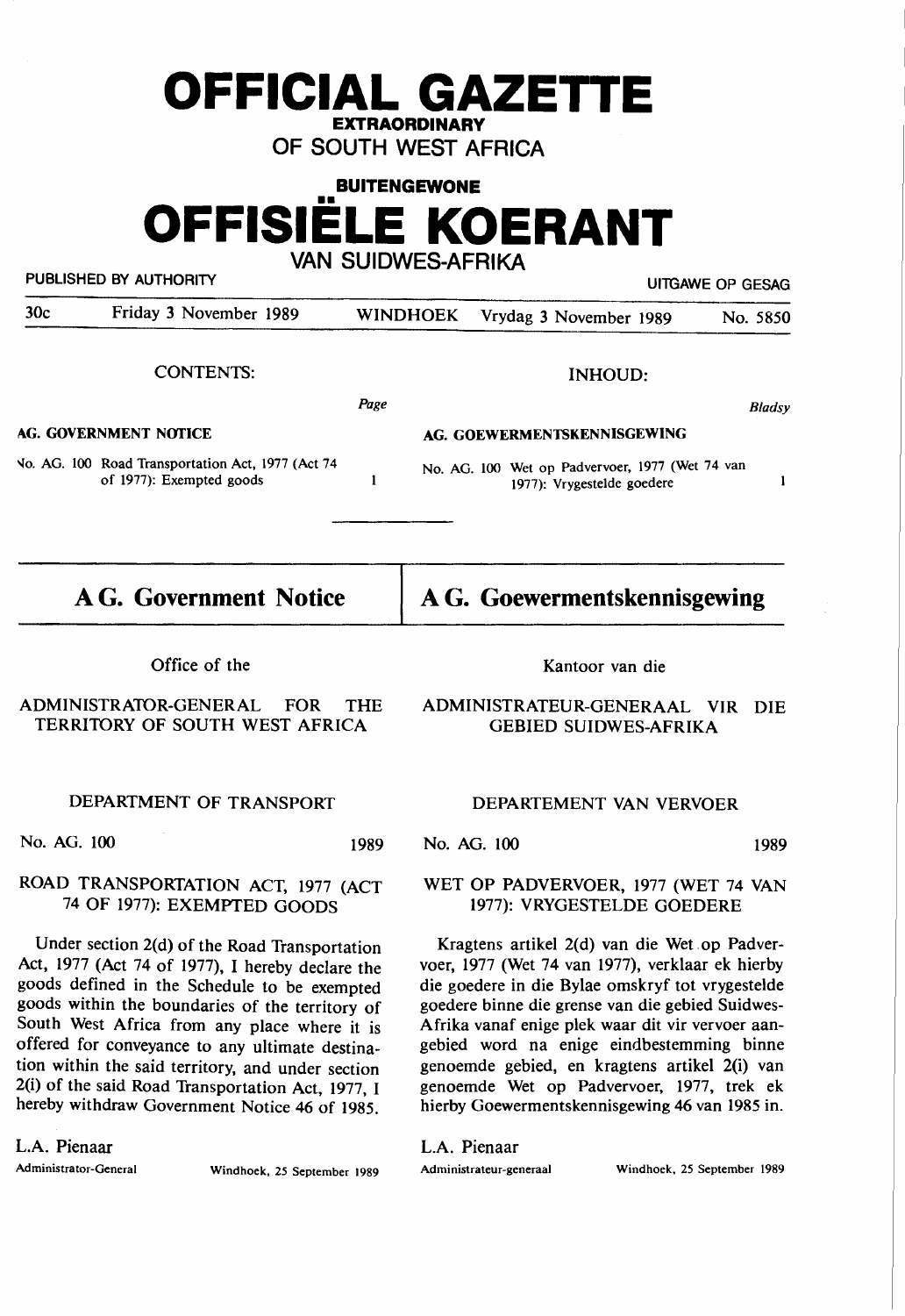#### **SCHEDULE**

Advertising supplements for inclusion in daily newspapers and weekend newspapers if such advertising supplements contain both the name of the newspaper and the date of the issue in which they are to be included.

Acid-filled unsealed motor car and industrial batteries.

- Air-conditioners normally used in a dwellinghouse.
- Air-ducting for air-conditioning.

Animals - alive.

Animal fodder in hay form.

- Amplifiers electric normally used in a dwellinghouse.
- Asbestos cement ornaments and asbestos cement hollowware, but excluding asbestos cement pipes, asbestos cement sheets and asbestos cement roofsheets.

Ash bricks.

Ash-tray stands.

Baby bath dressers completely assembled.

Baby play pens.

Baby walking rings.

Bags - empty, used, excluding conveyance from a place of manufacture thereof.

- Bar counters completely assembled.
- Bark tree, unprocessed.
- Baths manufactured from plastic, perspex and acrylic.
- Baths enamelled, manufactured from cast iron or pressed steel.
- Bathroom wall dressers completely assembled.
- Batteries acid-filled unsealed motor car and industrial batteries.

Beds.

Bed lamps.

Bedside cabinets completely assembled.

Benches - garden, fully assembled.

Binnettes normally used in a dwelling-house. Boats.

Bones - unworked.

Bookcases completely assembled.

Book-shelves completely assembled.

Bottles - empty, manufactured from plastic. Bricks.

Buffets completely assembled.

Bulbs.

Butter - but excluding artificial butter.

#### BYLAE

Advertensiebylaes vir invoeging in dagkoerante en naweekkoerante indien sodanige advertensiebylaes die naam van die koerant asook die datum van die uitgawe van die koerant waarin dit ingevoeg moet word, bevat.

Aartappelmoere.

Afrolmasiiene.

Afvalhouers wat normaalweg in 'n woonhuis gebruik word.

Asbakstaanders.

Asbessementornamente en asbessementholware, maar uitgesonderd asbessementpype, asbesse-

mentplate en asbessementdakplate.

Asstene.

Bababadkassies wat volledig inmekaargesit is. Babaloopringe.

Babaspeelhokke.

Babawaentjies.

- Baddens vervaardig uit plastiek, perspex en akriel.
- Baddens geëmaljeerde, vervaardig uit gegote yster of geperste staal.

Badkamermuurkassies wat volledig inmekaargesit is.

- Bakstene.
- Batterye suurgevulde ongeseëlde motor en industriële batterye.
- Beddens.
- Bederfbare nat suurdeeg.
- Bedkabinette wat volledig inmekaargesit is.
- Bedkopkussings.

Bedlampe.

Bemestingstowwe - nie-sinteties, organies.

Bene - onverwerk.

- Betonblokke en betonstene uitsluitlik vir gebruik as ballas in of op motorvoertuie wat aan motorvoertuigvervaardigers of motorbandvervaardigers behoort en wat padtoetse ondergaan.
- Betonboupanele voorafvervaardigde.
- Betonomheiningsmure voorafvervaardigde.
- Betongeutwerk voorafgegiete, maar uitgesonderd betonpype en voorgespanne betonbalke.
- Betonheipale voorafgegiete, maar uitgesonderd betonpype en voorgespanne betonbalke.

Betonlateie - voorgespanne.

Betonrandstene - voorafgegiete, maar uitgesonderd betonpype en voorgespanne betonbalke.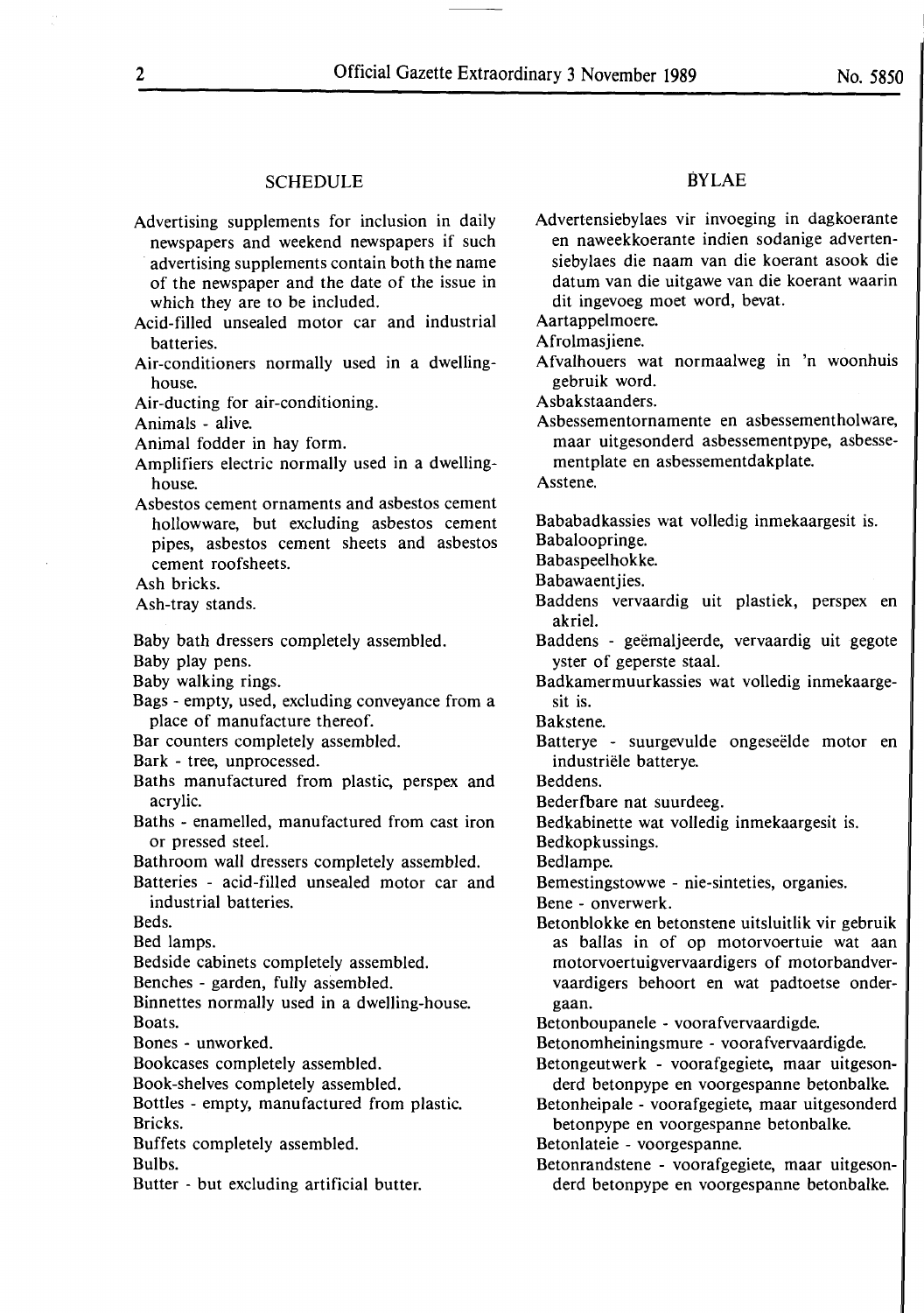Buttermilk - cultured.

Cable spools - empty, used excluding conveyance from a place of manufacture thereof.

Calculating machines.

Canoes.

- Caravans not self-propelled.
- Cartons empty, used for the conveyance of bottles, excluding conveyance from a place of manufacture thereof.

Cash registers.

Cement bricks.

Chairs completely assembled.

Chandeliers.

Charcoal.

Cheese - but excluding cheese paked in bottles, tins or tubes.

Chests of drawers completely assembled.

Chopped or sawn fire-wood, excluding matches. Church pews.

Coal ashes.

- Coffee tables completely assembled.
- Completely assembled headpieces for beds
- Completely assembled bases for beds.

Computers. .

- Concrete blocks and concrete bricks used exclusively as ballast in or on motor vehicles which are owned by motor vehicle manufacturers or motor tyre manufacturers and are undergoing road tests.
- Concrete building panels pre-manufactured.

Cottage cheese.

Counter scales.

Cradles.

- Cradle Stands.
- Crates empty, usded for the conveyance of bottles, excluding conveyance from a place of manufacture thereof.
- Cream cans empty, used, excluding conveyance from the place of manufacture thereof.

Cream cheese.

Cream - fresh unpreserved.

Cultured buttermilk.

- Cushions normally used in a dwelling-house.
- Daily newspapers. Desks completely assembled.

Dictaphones.

- Dining-room tables completely assembled. Dishwashing machines normally used in
- dwelling-house.
- Display-window glass and sheet glass.
- Doll's houses and Wendy-houses.

Domestic tables completely assembled.

Blomstaanders.

Boekkaste wat volledig inmekaargesit is. Boekrakke wat volledig inmekaargesit is. Bote.

Bottels - leeg, vervaardig uit plastiek.

Botter - maar uitgesonderd kunsbotter.

Breimasjiene wat normaalweg in 'n woonhuis gebruik word.

Buffette wat volledig inmekaargesit is.

Dagkoerante.

Dakteëls wat gemaak is van sement, asfalt, leiklip of bout.

Diere, lewendige.

Diktafone.

Draagbare transistorradio's.

Drankkabinette wat volledig inmekaargesit is. Duiwemandjies - leeg, gebruik op die terugrit.

Eetkamertafels wat volledig inmekaargesit is.

- Eie ambagsgereedskap en eie bouerstoerusting (uitgesonderd boumateriaal) slegs vir eie gebruik en nie vir verkoop nie, vervoer deur middel van 'n voertuig wat aan die eienaar van 'n besigheid behoort, vanaf sy besigheidsplek na 'n terrein waarop bou- of instandhoudingswerk deur die betrokke besigheid verrig moet' word, of vanaf 'n terrein waarop bou- of instandhoudingswerk deur die betrokke besigheid verrig word na 'n ander terrein waarop bou- of instandhoudingswerk deur die betrokke besigheid verrig word, of vanaf 'n terrein waarop bou- of instandhoudingswerk deur die betrokke besigheid verrig word na die besigheidsplek van die betrokke besigheid.
- Eiers in die dop en leë, gebruikte eierhouers op die terugrit.
- Elektriese braaipanne wat normaalweg in 'n woonhuis gebruik word.
- Elektriese broodroosters wat normaalweg in 'n woonhuis gebruik word.
- Elektriese haardroërs wat normaalweg in 'n woonhuis gebruik word.
- Elektriese ketels wat normaalweg in 'n woonhuis gebruik word.
- Elektriese klankversterkers wat normaalweg in 'n woonhuis gebruik word.
- Elektriese kleredroërs wat normaalweg in 'n woonhuis gebruik word.
- Elektriese kosmengers wat normaalweg in 'n woonhuis gebruik word.
- Elektriese stofsuiers wat normaalweg in 'n woonhuis gebruik word.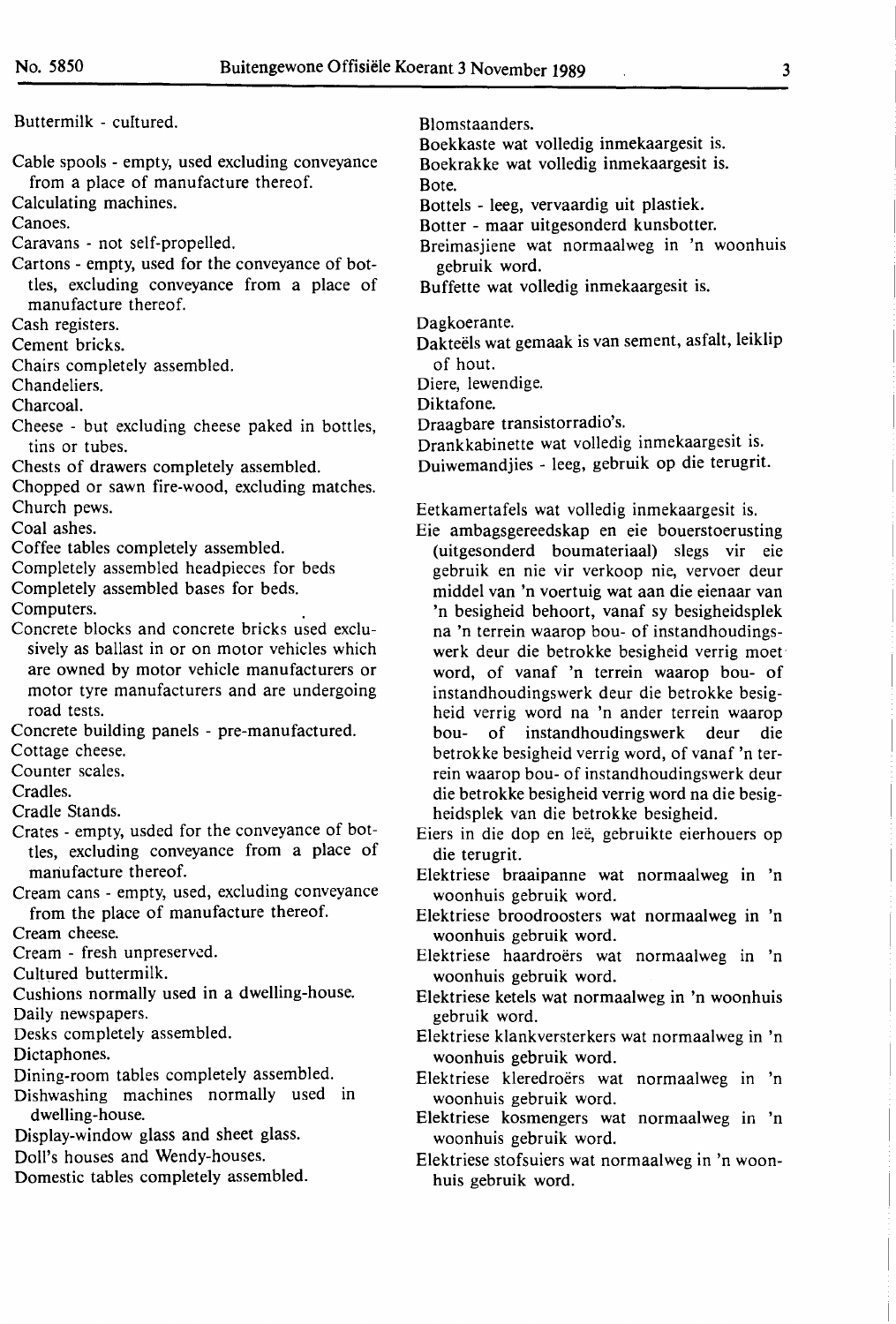- Draught beer drums empty, used, excluding conveyance from the place of manufacture thereof.
- Draught beer in draught-beer drums.
- Dressing-tables which, with the exception of mirrors, are completely assembled.
- Duplicating machines.

Earthen roof tiles.

- Earthenware tiles glazed.
- Eggs in the shells and empty, used egg-holders on the return journey.
- Electric amplifiers normally used in a dwellinghouse.

Electric bulbs.

- Electric food mixers normally used in a dwellinghouse.
- Electric frying pans normally used in a dwellinghouse.
- Electric clothes driers normally used in a dwelling-house.

Electric fans normally used in a dwelling-house.

Electric hairdriers normally used in a dwellinghouse.

- Electric heaters normally used in a dwellinghouse.
- Electric hot trays normally used in a dwellinghouse.

Electric irons normally used in a dwelling-house.

- Electric kettles normally used in a dwellinghouse.
- Electric polishers normally used in a dwellinghouse.
- Electric toasters normally used in a dwellinghouse.
- Electric vacuum cleaners normally used in a dwelling-house.

Electrical switchboard units - fully equipped, excluding rolls of electric cable and excluding transformers.

Empty plastic bottles.

- Empty, used bags, excluding conveyance from the place of manufacture thereof.
- Empty, used cartons and crates for the conveyance of bottles, excluding conveyance from the place of manufacture thereof.
- Empty, used cream cans, excluding conveyance from the place of manufacture thereof.
- Empty, used draught-beer drums, excluding conveyance from the place of manufacture thereof.
- Empty, used fruit crates, excluding conveyance from the place of manufacture thereof.
- Elektriese strykysters wat normaalweg in 'n woonhuis gebruik word.
- Elektriese verwarmers wat normaalweg in 'n woonhuis gebruik word.
- Elektriese vloerpoleerders wat normaalweg in 'n woonhuis gebruik word.
- Elektriese warmskinkborde wat normaalweg in 'n woonhuis gebruik word.

Elektriese waaiers wat normaalweg in 'n woonhuis gebruik word.

**Erdedakteëls** 

Erdeteëls - geglasuur.

Fluoresseerbuise en fluoresseerbuistoebehore. Fotokopieermasjiene.

- Gassilinders gevulde industriële, gevulde huishoudelike en gevulde mediese.
- Gebruikte palette, uitgesonderd vervoer vanaf die plek van vervaardiging daarvan.
- Gebruikte toerusting wat op die heenreis gebruik is vir die vasmaak van motorvoertuie wat volgens die dra- en sleepmetode of drametode na en van depots vervoer is.
- Gebruikte verpakkingsmateriaal en gebruikte stumateriaal. ('n Vraghouer word van genoemde twee kategoriee uitgesluit. 'n Vraghouer word vir doeleindes hiervan soos volg omskryf:
	- (i) Dit maak deel uit van vervoertoerusting.
	- (ii) Dit is van permanente aard en dus sterk genoeg vir herhaaldelike gebruik.
	- (iii) Dit is spesiaal ontwerp vir die vervoer van binne-verpakte vrag deur middel van een of meer vorme van vervoer sonder om die vrag weer te verpak.
	- (iv) Dit is van permanente toestelle voorsien wat bantering· en die oorplaas daarvan van een vorm van vervoer na 'n ander vergemaklik.
	- (v) Dit is so ontwerp dat dit die laai en aflaai daarvan vergemaklik.
	- (vi) Dit kan gebou wees met deure aan een of meer kante, of met deure aan een of meer kante met 'n oop dak, oop kant of oop ent, of met enige kombinasie van oop dak, oop kant, oop ent en deure.
	- (vii) Dit word noodwendig gebruik vir die vervoer van goedere.)

Geëmaljeerde baddens vervaardig uit gegote yster of geperste staal.

Geglasuurde erdeteëls.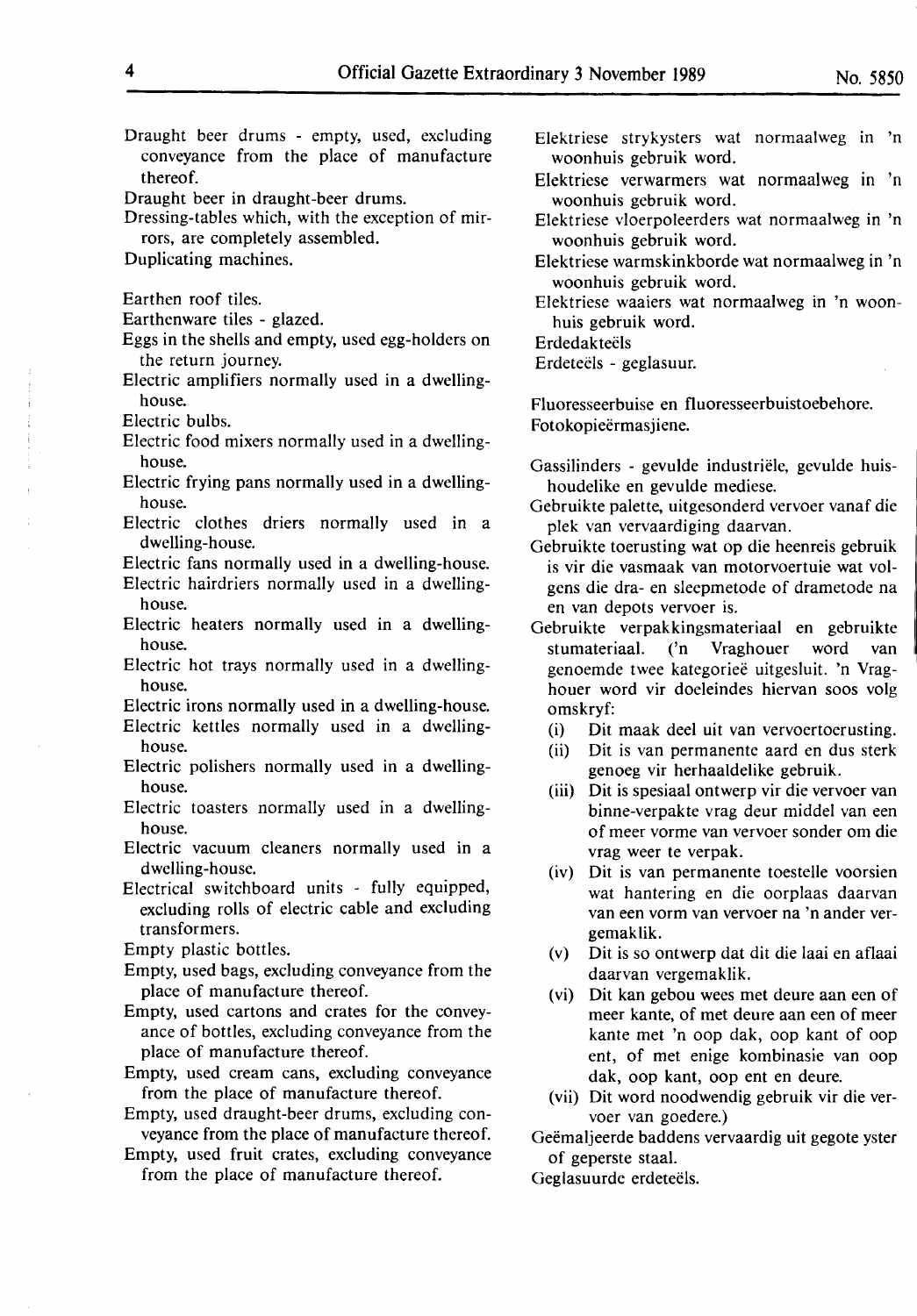- Empty, used milk cans, excluding conveyance from the place of manufacture thereof.
- Empty, used pigeon baskets on the return journey.
- Empty, used plastic mageu containers.
- Empty, used plastic sorghum-beer containers.
- Empty, used vegetable crates manufactured from wood or cardboard or plastic, excluding conveyance from the place of manufacture thereof.
- Enamelled baths manufactured form cast iron or pressed steel.
- Escort vehicles accompanying loaded low-bed vehicles on the forward journey and identified as such, when transported on the body of such low-bed vehicles on the return journey.
- Fencing-walls prefabricated concrete.
- Fertilisers non-synthetic, organic.
- Filled industrial, filled household and filled medical gas cylinders.
- **Filing** cabinets with drawers, completely assembled.
- Fire-clay bricks.
- Fire screens.
- Fire wood chopped or sawn, excluding matches. Flower stands.
- Fluorescent tubes and fluorescent-tube fittings.
- Footstools normally used in a dwelling-house and completely assembled.
- Framed paintings.
- Framed pictures.
- Framed portraits.
- Freezers normally used in a dwelling-house.
- Fresh, edible fruits, but excluding frozen fruits, canned fruits, dehydrated fruit, dried fruit and fruit preserved in any other manner.
- Fresh, edible vegetables, but excluding seedpotatoes, frozen vegetables, canned vegetables, dehydrated vegetables and vegetables preserved in any other manner.
- Fresh flowers, wreaths and bouquets made of fresh flowers, and artificial flowers, and wreaths and bouquets made of artificial flowers.
- Fresh, unpreserved cream.
- Fresh, unpreserved fruit-juices.
- Fresh, unpreserved fruit-pulp.
- Eruit-juices fresh, unpreserved.
- Fruit-pulp fresh, unpreserved.
- Fruit crates empty, used, excluding conveyance from the place of manufacture thereof.
- **Fully** equipped electrical switch-board units,
- Gekapte of gesaagde vuurmaakhout, uitgesonderd vuurhoutjies.
- Gekweekte karringmelk.
- Geraamde portrette.
- Geraamde prente.
- Geraamde skilderye.
- Gevulde industriele, gevulde huishoudelike en gevulde mediese gassilinders.
- Glasemalje-uitgevoerde elektriese opgaarwaterverwarmers van staal.
- Glasbottels leeg, gebruik, in karton-, hout- of plastiekhouers of in sakke.
- Glasuitgevoerde elektriese opgaar-waterverwarmers van koper geinstalleer in gefabriseerde staalkabinette.
- Glasvertoonkaste wat volledig inmekaargesit is.
- Glasveselversterkte sementornamente en glasveselversterkte sementholware, maar uitgesonderd glasveselversterkte sementpype, glasveselversterkte sementplate en glasveselversterkte sementdakplate.
- Gloeilampe.
- Grondboontjies, direk vanaf plase waar dit geoes is, na die naaste grondboontjiesilo.
- Grafstene.
- Gramradio's met of sonder los elektriese verster- , kers.
- Grassnyers wat normaalweg by 'n woonhuis gebruik word.
- Groentekratte leeg, gebruik, vervaardig uit hout, karton of plastiek, uitgesluit vervoer vanaf 'n plek van vervaardiging daarvan.
- Grond.
- Gruis.
- Handwasbakke vervaardig uit glasporselein of vuurvaste klei en voetstukke vir sodanige was**bakke.**
- Hangkaste wat volledig inmekaargesit is.
- Hoëtroustelle wat normaalweg in 'n woonhuis gebruik word.
- Horlosies huishoudelike.
- Hoteltafels wat volledig inmekaargesit is.
- Houtpartikelbord (maar uitgesonderd papier en karton).
- Houtskool.
- Huishoudelike horlosies. :
- Huishoudelike tafels wat volledig inmekaargesit is.
- Huistrekke vanaf een woonhuis na 'n ander woonhuis, of huistrekke vanaf 'n woonhuis na
	- 'n plek waar daardie huistrekke geberg moet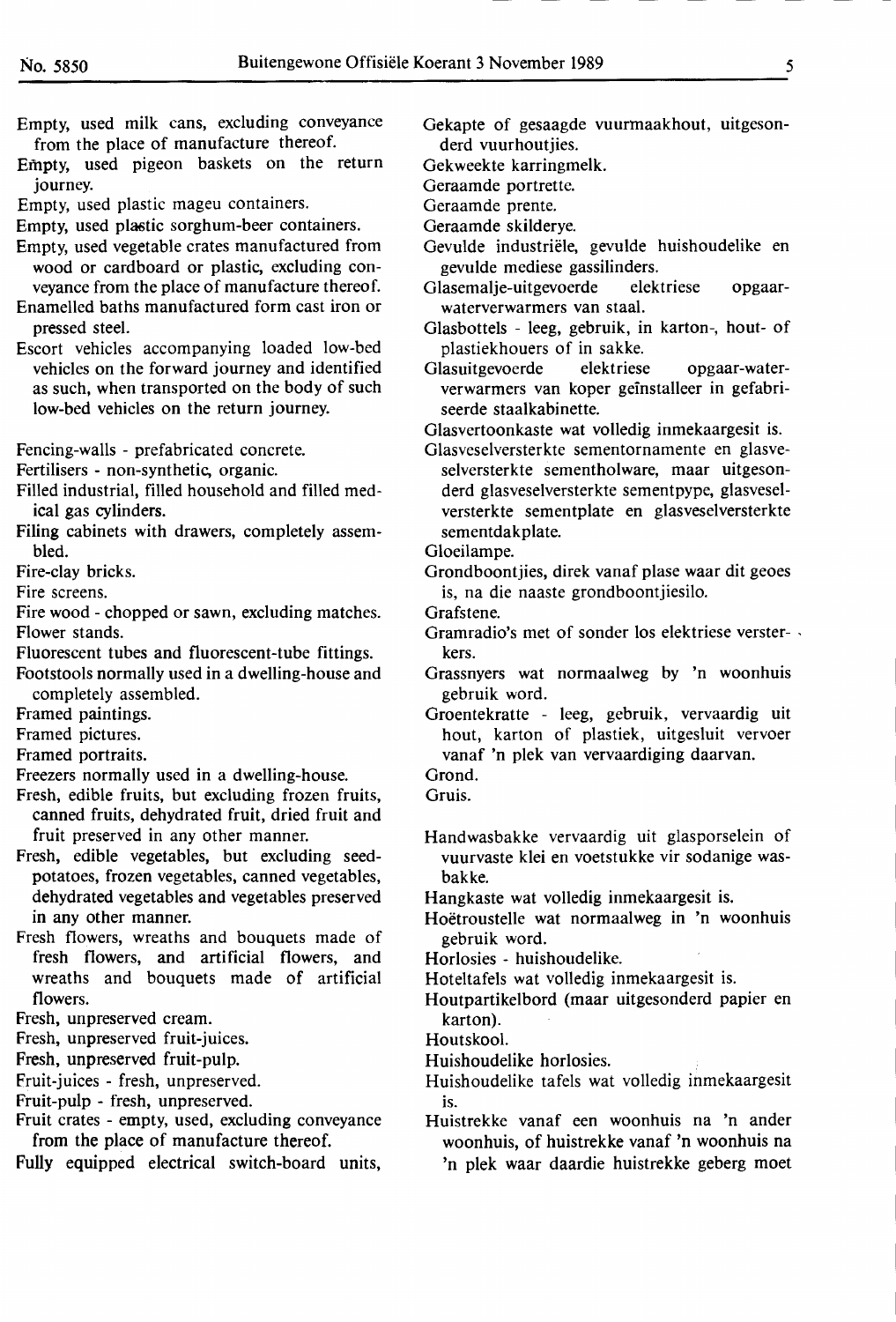Garden benches completely assembled.

- Garden tables completely assembled.
- Gas cylinders filled industrial, filled household and filled medical.
- Gas cylinders high pressure, seamless, empty.
- Glass bottles empty, used in cardboard, wooden or plastic containers or bags.
- Glass display cabinets completely assembled.
- Glass enamelled-lined electric storage water heaters of steel.
- Glass fibre re-inforced cement ornaments and glass fibre re-inforced cement hollow-ware, but excluding glass fibre re-inforced cement pipes, glass fibre re-inforced cement sheets and glass fibre re-inforced cement roofsheets.
- Glass-lined copper electric storage water heaters installed in fabricated steel cabinets.
- Glazed earthenware tiles.
- Goods vehicle chassis or bus chassis, or both, mounted on wheels and self-propelled, when use is made of the piggy-back method, including the transportation of assembled motor vehicle either on such combination of chassis or independently on a goods vehicle chassis or bus chassis, but excluding the conveyance of agricultural tractors. (The expression "goods vehicle chassis" does not include either semi trailers or trailers).

Gravel.

Groundnuts direct from farms where harvested to the nearest ground nut silo.

Hat-racks.

Hi-fi sets normally used in a dwelling-house.

High-pressure seamless gas cylinders - empty.

Hotel tables completey assembled.

Household clocks.

Household removals from one dwelling-house to another dwelling-house, or household removals from a dwelling-house to a place where such household removals are to be stored, or household removals from a place where they have been stored to a dwellinghouse, or household removals from a place where they have been stored to another place where such household removals are to be stored.

Household tables completely assembled.

Human tissues and human blood samples for pathological analysis.

word, of huistrekke vanaf 'n plek waar dit geberg word na 'n woonhuis, of huistrekke vanaf 'n plek waar dit geberg word na 'n ander plek waar daardie huistrekke geberg moet word.

#### Joghurt.

Kaas - maar uitgesonderd kaas verpak in bottels, blikkies of buisies.

Kabeltolle - leeg, gebruik, uitgesluit vervoer vanaf die plek van vervaardiging daarvan.

Kaggelskerms.

Kandelare.

Kano's.

- Kantoortafels wat volledig inmekaargesit is.
- Kantoortrekke vanaf een kantoor na 'n ander kantoor, of vanaf 'n kantoor na 'n stoorplek, of vanaf 'n stoorplek na 'n kantoor, of vanaf een stoorplek na 'n ander stoorplek, uitgesonderd die vervoer van goedere wat normaalweg in 'n kantoor gebruik word vanaf 'n vervaardiger, groothandelaar of kleinhandelaar of vir die aanvulling van voorrade of die oorplaas van voorrade.

Kapstokke.

Karringmelk.

- Kartonne leë, gebruikte vir die vervoer van bottels uitgesluit vervoer vanaf die plek van vervaardiging daarvan.
- Kasregisters.

Kerkbanke.

Klankversterkers - elektries, wat normaalweg in 'n woonhuis gebruik word.

Klip.

Koerante - naweek.

Koffietafels wat volledig inmekaargesit is.

Kombuiskaste wat volledig inmekaargesit is.

Kombuisrakke wat volledig inmekaargesit is.

Kombuistafels wat volledig inmekaargesit is.

Kopstukke - volledig inmekaargesitte vir beddens.

- Kort-raklewe gestolde melk maar uitgesonderd gekondenseerde melk, ontwaterde melk en gesteriliseerde melk.
- Kort-raklewe gestolde meld bedek met vars room, maar uitgesonderd gekondenseerde melk, ontwaterde melk en gesteriliseerde melk.

Kroegtoonbanke wat volledig inmekaargesit is.

Kratte - leë, gebruikte vir die vervoer van bottels, uitgesluit vervoer vanaf die plek van vervaardiging daarvan.

Kruiwaens.

Kussings wat normaalweg in 'n woonhuis gebruik word.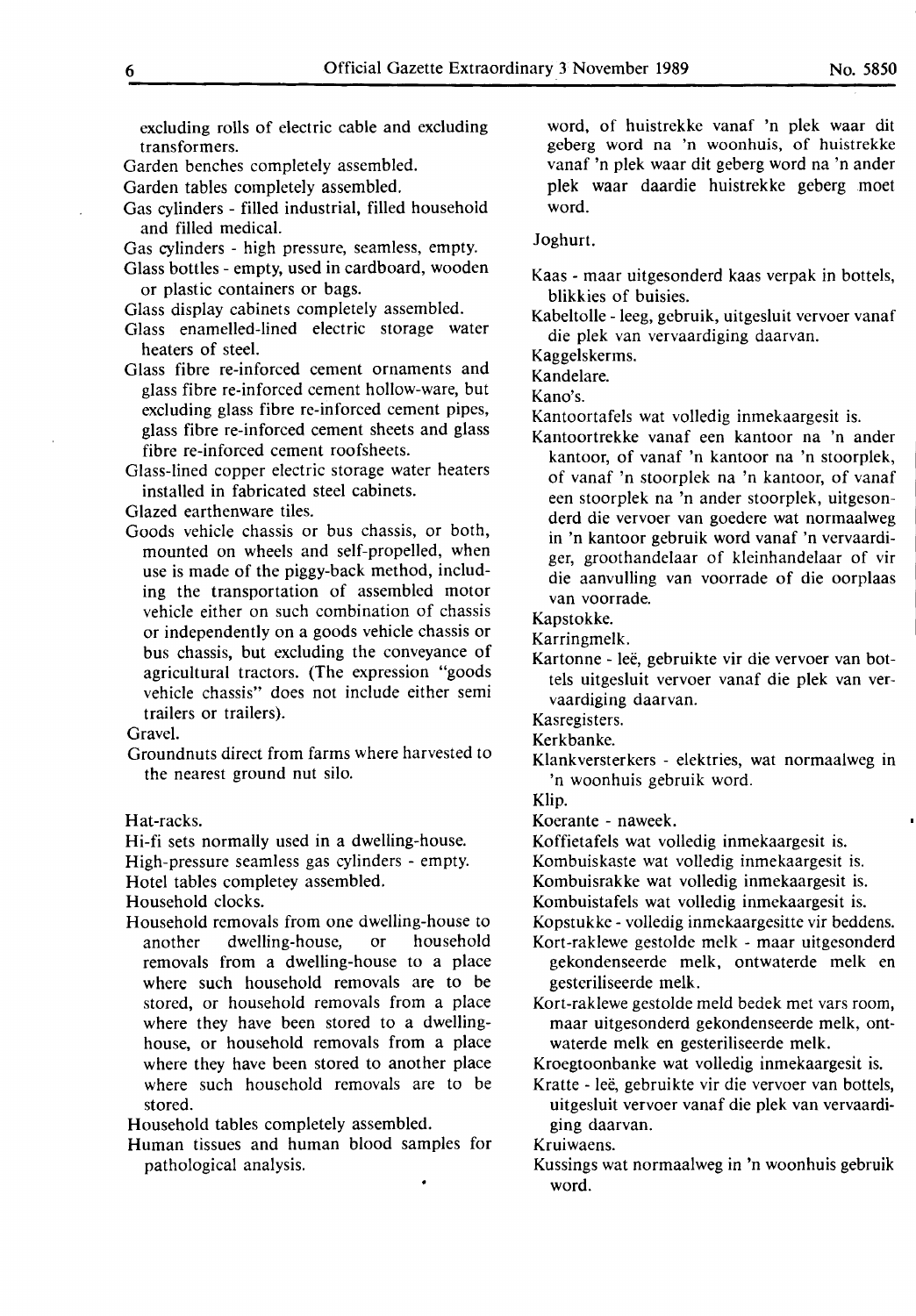Ice-cream.

Ice-cream cones.

- Ironing boards normally used in a dwellinghouse.
- Kitchen dressers completely assembled.
- Kitchen shelves completely assembled.
- Kitchen tables completely assembled.
- Knitting machines normally used in a dwellinghouse.

Lampshades.

- Lavatory pans and cisterns manufactured from vitreous china or fire clay.
- Lawn-mowers normally used at a dwelling-house. Linen-chests completely assembled.
- Liquor cabinets completely assembled.

Live animals and live birds.

Loudspeakers normally used in a dwelling-house.

Mageu.

Mageu containers - empty, used, manufactured from plastic.

Mattresses.

- Micro-wave ovens normally used in a dwellinghouse.
- Milk but excluding condensed milk, dehydrated milk and sterilised milk.
- **Milk** cans empty, used, excluding conveyance from the place of manufacture thereof.

Mirrors.

Mixed concrete - wet and in bulk.

Musical instruments.

Newspapers -daily.

Non-synthetic organic fertilisers.

Office removals from one office to another office, or from an office to a warehouse, or from a warehouse to an office, or from one warehouse to another warehouse, excluding the conveyance of goods normally used in an office from a manufacturer, wholesaler or retailer or for the replenishment of stocks or the transfer of stocks.

Office tables completely assembled.

Own tools of trade and own builder's plant (excluding building material) for own use only and not for sale, when transported by means of a vehicle owned by the owner of a business from his place of business to any site on which

Laaikassies wat volledig inmekaargesit is. Lampskerms.

- Latrinebakke en spoelbakke vervaardig uit glasporselein of vuurvaste klei.
- Leë, gebruikte groentekratte vervaardig uit hout of karton of plastiek, uitgesluit vervoer vanaf 'n plek van vervaardiging daarvan.
- Leë, gebruikte kartonne en kratte vir die vervoer van bottels, uitgesluit vervoer vanaf 'n plek van vervaardiging daarvan.
- Leë, gebruikte melkkanne, uitgesluit vervoer vanaf 'n plek van vervaardiging daarvan
- Leë, gebruikte roomkanne, uitgesluit vervoer vanaf 'n plek van vervaardiging daarvan.
- Leë, gebruikte sakke, uitgesluit vervoer vanaf 'n plek van vervaardiging daarvan.
- Leë, gebruikte vatbierdromme, uitgesluit vervoer vanaf 'n plek van vervaardiging daarvan.
- Leë, gebruikte vrugtekratte, uitgesluit vervoer vanaf 'n plek van vervaardiging daarvan.
- Leë, gebruikte plastiekmageuhouers.
- Leë, gebruikte plastieksorghumbierhouers.
- Leë, naatlose hoëdrukgassilinders.
- Leë plastiekbottels.
- Leeslampe.
- Lessenaars wat volledig inmekaargesit is.
- Lewendige diere en lewendige voëls.
- Liasseerkabinette met laaie, wat volledig inmekaargesit is.
- Linnekaste wat volledig inmekaargesit is.

Lugkanale vir lugreëling.

Lugroosterstene.

- Lugversorgers wat normaalweg in 'n woonhuis gebruik word.
- Luidsprekers wat normaalweg in 'n woonhuis gebruik word.

Maaskaas.

Mageu.

Mageuhouers - leeg, gebruik, vervaardig uit plastiek.

Matrasse.

- Melk maar uitgesonderd gekondenseerde melk, ontwaterde melk en gesteriliseerde melk.
- Melkkanne leë, gebruikte, uitgesluit vervoer vanaf 'n plek van vervaardiging daarvan.
- Mengbeton nat en in massa. .
- Menslike weefsels en menslike bloedmonsters vir patalogiese ontleding.
- Mikrogolfoonde wat normaalweg in 'n woonhuis gebruik word.
- Musiekinstrumente.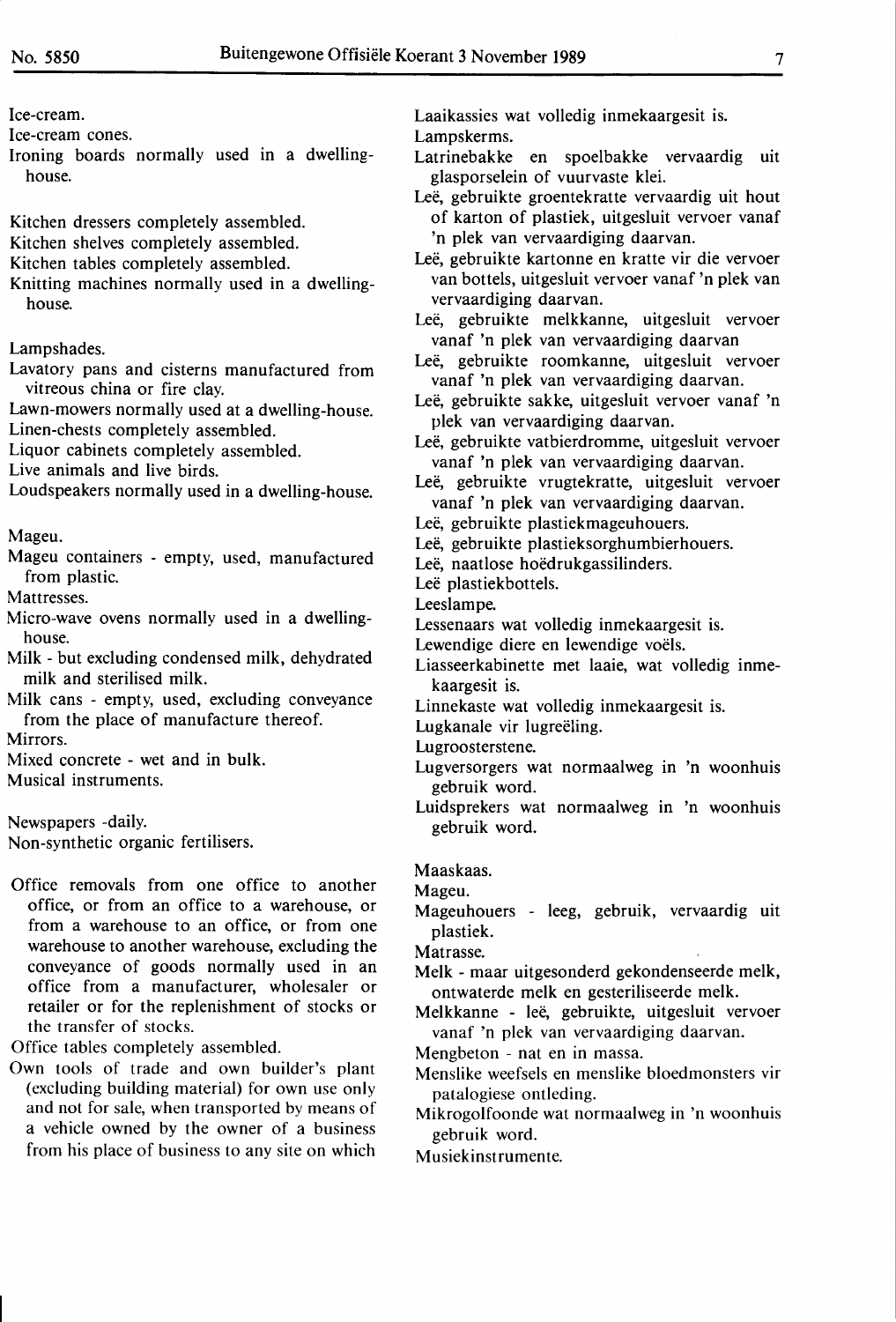building or maintenance operations are to be performed by the business concerned, or from a site on which building or maintenance operations are to be performed by the business concerned to another site on which building or maintenance operations are to be performed by the business concerned, or from a site on which building or maintenance operations are to be performed by the business concerned, to the place of business of the business concerned. Paintings - framed.

Pallets - used, excluding conveyance from the place of manufacture thereof.

**Papers** - **weekend.** 

Peanuts directly from farms from which it has been harvested to the nearest peanut silo.

**Pedal cars.** 

Periodical-racks completely assembled.

Perishable wet yeast.

**Photocopying machines.** 

Pictures - framed.

Pigeon baskets - empty, used, on the return journey.

Pillows normally used in a dwelling-house.

Plan filing cabinets completely assembled.

Plants - live, undried, unprocessed.

**Polystrene foam products.** 

Portraits - framed.

Portable transistor radios.

**Prams.** 

Pre-cast concrete piles, pre-cast concrete curbs, pre-cast concrete gutting, but excluding pipes and pre-stressed concrete beams.

Prefabricated concrete construction panels.

**Prefabricated concrete fencing-walls.** 

**Pre-mix asphalt.** 

Pre-stressed concrete lintels.

**Pulpits.** 

Push-chairs (children's folding chairs on wheels).

Radios and radiograms with or without separate electrical amplifiers.

**Raw timber bark.** 

Raw chicory roots - not oven dried or chopped. Reading lamps.

**Record cabinets completely assembled.** 

Record-players.

Record-stands completely assembled.

**Refrigerators normally used in a dwelling-house.**  Restaurant tables completely assembled.

**Roofing** tiles **made of cement, asphalt, slate or wood.** 

Naaimasjiene wat normaalweg in 'n woonhuis gebruik word. Naatlose hoëdrukgassilinders - leeg. Nat mengbeton in massa. Naweekkoerante. Nie-selfaangedrewe woonwaens. Nie-sintetiese organiese bemestingstowwe. · Omheiningsmure - voorafvervaardigde beton. Onverwerkte boombas. Palette - gebruik, uitgesluit vervoer vanaf 'n **plek**  van vervaardiging daarvan. Planliasseerkabinette wat volledig inmekaargesit is. Plante - lewendig, ongedroog, onverwerk. Plastiekbottels - leë. Platekabinette wat volledig inmekaargesit is. Platespelers. Platestaanders wat volledig inmekaargesit is. Polistireenskuimprodukte. Pophuise en "Wendy"-huise. Portrette - geraamde. Preekstoele. Prente - geraamde. Radio's **en** gramradio's met of sonder Ios elektriese versterkers. Rekenmasjiene. Rekenoutomate. Restauranttafels wat volledig inmekaargesit is. Rolstoele, normaalweg deur invalides gebruik. Room - vars ongepreserveer. Roomkaas. Roomkanne - lee, gebruikte, uitgesluit vervoer vanaf 'n plek van vervaardiging daarvan. Roomys. Roomyshorinkies. Rou sigoreiwortels - nie oondgedroog of gekap nie.

Ruitglas en uitstalvensterglas.

Rusbanke wat volledig inmekaargesit is.

Sand.

Sakke - leë, gebruikte, uitgesluit vervoer vanaf 'n plek van vervaardiging daarvan.

Selfbedieningswaentjies vir gebruik in supermarkte en selfbedieningswinkels.

Sementstene.

Sigoreiwortels - rou en nie oondgedroog of gekap nie.

Skakelbordeenhede - volledig toegeruste, uitgesonderd rolle elektriese kabel en uitgesonderd transformators.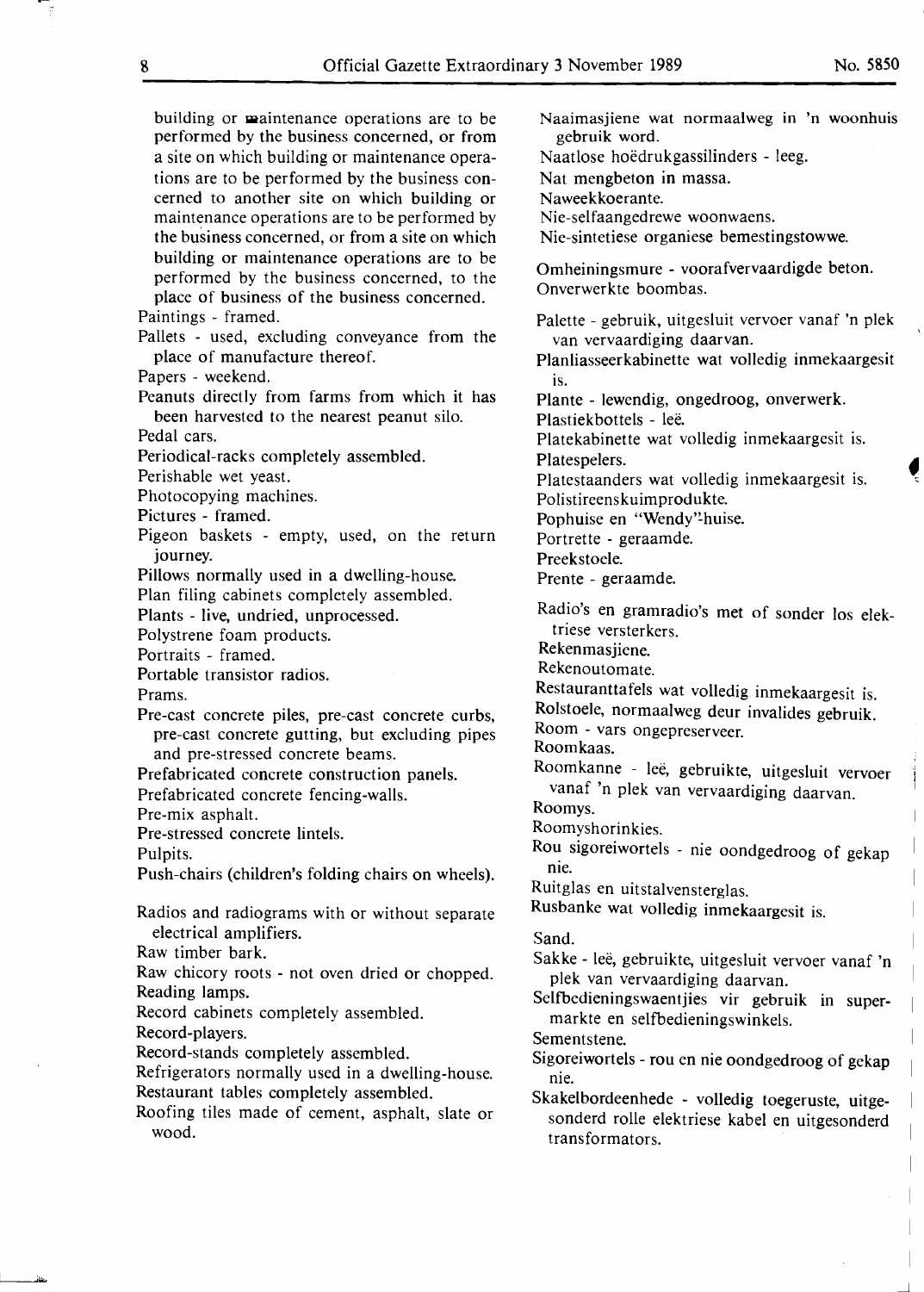Sand.

School desks completely assembled.

School tables completely assembled.

Seed-potatoes.

Self-service trolleys for use in supermarkets and self-service shops.

Settees completely assembled.

Sewing machines normally used in a dwellinghouse.

Sheet glass and display-window glass.

Shrubs - live, undried, unprocessed.

Shoe dressers completely assembled.

- Short shelf life jellified milk but excluding condensed milk, dehydrated milk and sterilised milk.
- Short shelf life jellified milk topped with fresh cream - but excluding condensed milk, dehydrated milk and sterilised milk.

Sorghum beer in liquid form.

Sorghum beer containers - empty, used, manufactured from plastic.

Soil.

*'i* 

Solar water heaters.

Stage decor, costumes, lighting and other equipment in use on behalf of a theatre group, when transported from one place of performance to another place of performance, or from a place of performance to a place of storage, or from a place of storage to a place of performance, or from the manufacturers thereof to a place of performance or from a place of performance to the manufacturers thereof.

Standard lamps.

- Steel glass-enamel-lined electric storage water heaters.
- Steel stationery cabinets (excluding steel safes). Step-ladders normally used in a dwelling-house. Stone.

Stoves normally used in a dwelling-house. Sugar-cane.

Switch-board units - fully equipped, electrical, excluding rolls of electric cable and excluding transformers.

Tables - garden, fully assembled.

Tea-trollies completely assembled.

Telephone tables completely assembled.

Television sets.

Television antennas.

Television set cabinets completely assembled.

Television set standards completely assembled. Television tubes.

Skilderye - geraamde.

- Skinkborde wat normaalweg in 'n woonhuis gebruik word.
- Skoenkassies wat volledig inmekaargesit is.

Skoolbanke wat volledig inmekaargesit is.

Skooltafels wat volledig inmekaargesit is.

Skottelgoedwasmasjiene wat normaalweg in 'n woonhuis gebruik word.

Skryfborde en esels.

Sleepwaentjies spesiaal ontwerp vir die vervoer van bote.

Snippermandjies.

Sonwaterverwarmers.

- Sorghumbier in vloeibare vorm.
- Sorghumbierhouers leë, gebruikte en vervaardig uit plastiek.

Spieëls.

- Spieeltafels wat, met die uitsondering van spieels, volledig inmekaargesit is.
- Skryfbehoeftekabinette van staal (uitgesonderd staal brandkaste).

Staanlampe.

Steenkoolas.

- Stoele wat volledig inmekaargesit is.
- Stootstoele (kinderopvoustoele op wiele).
- Stowe wat normaalweg in 'n woonhuis gebruik word.
- Struike lewendig, ongedroog, onverwerk.
- Strykplanke wat normaalweg in 'n woonhuis gebruik word.
- Suurdeeg bederfbare nat.
- Suurgevulde, ongeseelde motor- en industriele batterye.
- Suikerriet.
- Tafels huishoudelike wat volledig inmekaargesit is.

Teewaentjies wat volledig inmekaargesit is.

Telefoontafels wat volledig inmekaargesit is. Televisiebuise.

Televisiestelle.

Televisie-antennes.

- Televisiestelkabinette wat volledig inmekaargesit is.
- Televisiestelstaanders wat volledig inmekaargesit IS.

Tikmasjiene.

Toonbankskale.

Transistorradio's - draagbare.

- Trapkarre.
	- Trapleertjies wat normaalweg in 'n woonhuis gebruik word.

Trousseaukiste wat volledig inmekaargesit is.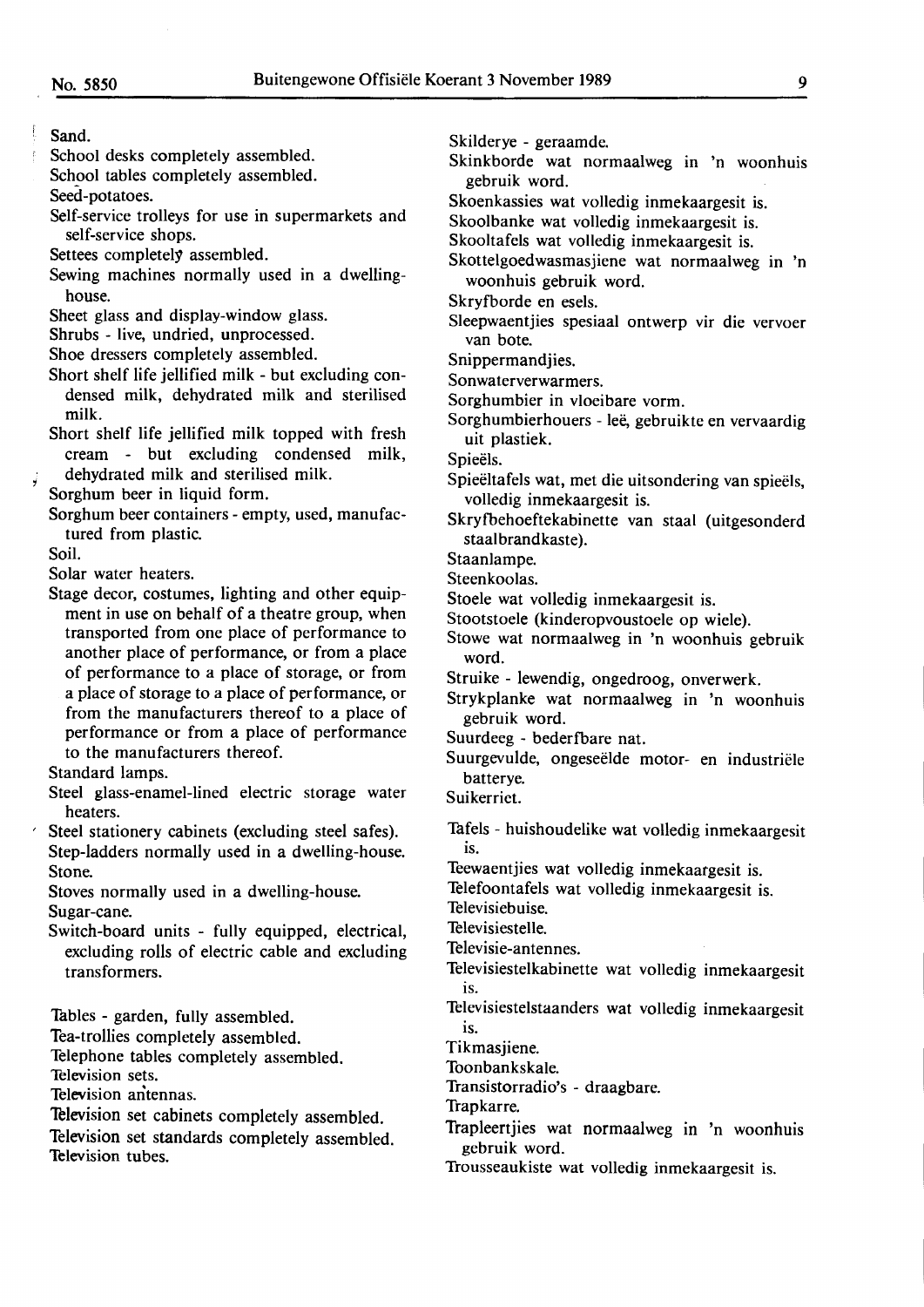Tombstones.

- 1railers specially designed for the carrying of boats.
- Transistor radios portable.
- 1rays normally used in a dwelling-house.

Trousseau kists completely assembled.

Tumble driers normally used in a dwelling-house. Typewriters.

Urethane foam products.

- Used equipment which on the forward journey was used to secure motor vehicles conveyed to and from depots either by the piggy-backing method or by a combination or the piggybacking method with the carry-backing method.
- Used packing material and used dunnage. (A cargo container is excluded from the said two categories. A cargo container shall, for the purpose hereof, be defined as follows:
	- (i) It forms part of transport equipment.
	- (ii) It is of a permanent nature and therefore strong enough for repeated use.
	- (iii) It is specially designed for the conveyance of inside-packed cargo by means of one or more forms of transport without any repacking of such cargo.
	- (iv) It is provided with permanent appliances which facilitate handling and transfer from one form of transport to another.
	- (v) It is so designed as to facilitate the loading and off-loading thereof.
	- (vi) It may be built with doors at one or more sides, or with doors at one or more sides with an open top, open side or open end, or with any combination of open top, open side, and doors.
	- (vii) It is necessarily used for the conveyance of goods.)
- Vegetable crates empty, used, manufactured from wood or card board or plastic excluding conveyance from a place of manufacture thereof.
- Vehicles accompanying loaded low-bed vehicles on the forward journey, and is identified as such when, on the backward journey is conveyed on the bed of such low-bed vehicle.

Ventilator bricks.

Wardrobes completely assembled.

Tuimeldroërs wat normaalweg in 'n woonhuis gebruik word.

Tuinbanke wat volledig inmekaargesit is.

Tuintafels wat volledig inmekaargesit is.

Tydskrifrakke wat volledig inmekaargesit is.

Uitstalvensterglas en ruitglas. U retaanskuimprodukte.

- Vars blomme en kranse en ruikers wat van vars blomme gemaak is, en kunsblomme, kranse en ruikers wat van kunsblomme gemaak is.
- Vars, eetbare groente maar uitgesonderd aartappelmoere, bevrore groente, ingemaakte groente, ontwaterde groente en groente wat op 'n ander wyse gepreserveer is.
- Vars, eetbare vrugte maar uitgesonderd bevrore vrugte, ingemaakte vrugte, ontwaterde vrugte, • gedroogde vrugte en vrugte wat op 'n ander 7 wyse gepreserveer is.
- Vars, ongepreserveerde room.
- Vars, ongepreserveerde vrugtemoes.
- Vars, ongepreserveerde vrugtesap.
- Vatbier in vatbierdromme.
- Vatbierdromme leë, gebruikte, uitgesluit vervoer vanaf 'n plek van vervaardiging daarvan. <sup>1</sup>
- Veevoer in hooivorm.
- Verhoogdekor, kostuums, beligting en ander toerusting in gebruik ten behoewe van 'n toneelgeselskap, vervoer vanaf een plek van opvoering na 'n ander plek van opvoering of vanaf 'n plek van opvoering na 'n plek van opberging, of vanaf 'n plek van opberging na 'n plek van opvoering, of vanaf 'n vervaardiger daarvan na 'n plek van opvoering, of vanaf 'n plek van opvoering na 'n vervaardiger daarvan.

Voels - lewendige.

- Voertuie wat gelaaide laebakvoertuie op die heenreis geleide doen, en as sodanig gei dentifiseer is, wanneer tydens die terugreis op die bak van : sodanige laebakvoertuie vervoer. .
- Voetbankies wat normaalweg in 'n woonhuis gebruik word en wat volledig inmekaargesit is.
- Voetstukke volledig inmekaargesitte vir beddens.

Volledig inmekaargesitte kopstukke vir beddens. Volledig inmekaargesitte voetstukke vir beddens.

Volledig toegeruste elektriese skakelbordeenhede, uitgesonderd rolle elektriese kabel en uitgesonderd transformators.

Voormengasfalt.

Voorafvervaardigde betonboupanele.

Voorafvervaardigde betonomheiningsmure.

Voorgespanne betonlateie.